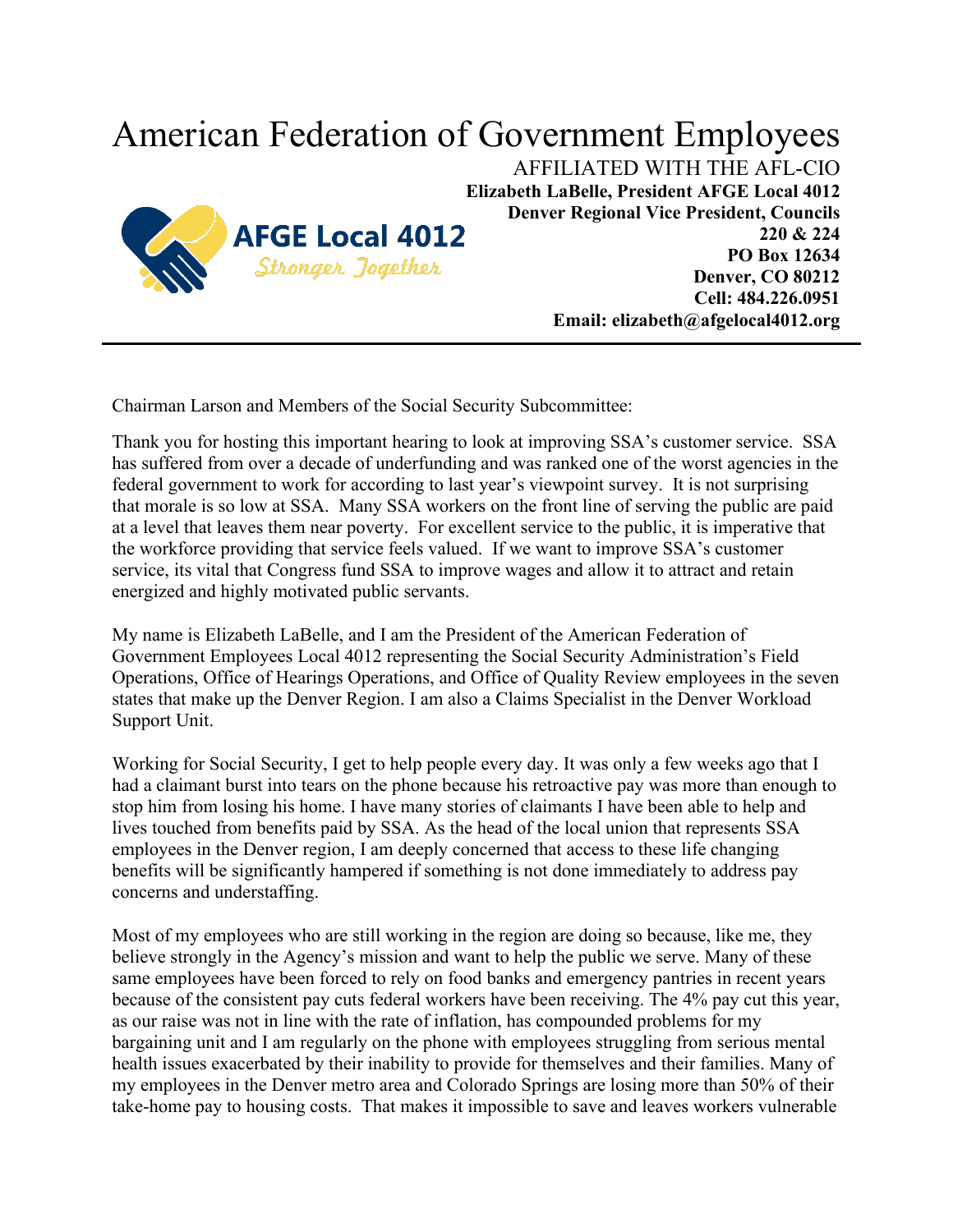to emergencies, such as serious illness or job loss. The fact that there is even one employee anywhere in the federal government that needs to rely on welfare assistance to supplement their income should be troubling to Congress, but at my agency alone I know of 15 federal families in the Denver metro area and 7 federal families in Colorado Springs who *regularly utilize* food banks to feed their children. There are an additional 20 federal families that we know of that sporadically rely on these same services. There are about 258 employees in my bargaining unit in both cities combined.

I find it deeply troubling that this problem is allowed to continue unfettered. Not surprisingly, given the inadequate compensation for extremely hard and important work, almost all of the offices in the Denver metro and Colorado Springs area are significantly understaffed. Turnover is at an all-time high, with the aggravating factor in leaving always pay and poor management. SSA is having difficulty hiring and training employees fast enough to replace the employees leaving. Given these staffing issues, AFGE Local 4012 has been conducting exit interviews to find out why employees are leaving. I would like to outline a little of what we learned.

Customer Service Representatives (CSRs) in field offices do the bulk of what we call Title II post-entitlement actions – working directly with the public on things like getting a replacement Social Security card, executing name or citizen status changes, fixing wages, work reports, updating addresses, addressing payment issues and overpayments. Most CSRs also handle phone calls from the public.

This work is essential. As members of this Subcommittee know, if the field offices are understaffed and there is a backlog, your offices get called. We work as hard as we can, because we know how important this work is. But with a growing and aging population and a shrinking workforce, even treading water is close to impossible.

The CSR position caps out at a GS-08, which is currently \$54,000 in the Denver metro and \$50,400 in Colorado Springs. It is difficult to live on even a GS-08 salary in Denver and Colorado Springs – especially if you are a single parent.

Like CSRs, Claims Specialists (CSs) also play a crucial role in serving the public. CSs conduct claim filing interviews and gather evidence to appropriately adjudicate claims decisions. The low pay has made it difficult for the agency to retain CSRs, and as a result CSs have had to start taking on the CSR workload and seen their workload balloon out of control. This increased workload, combined with low wages, has driven CSs to leave SSA for other agencies or private sector positions.

Low staffing has led to increased nasty calls from the public, undue pressure to process claims and significant mental health issues in my bargaining unit. Unfortunately, I have been on the receiving end of many calls from employees expressing suicidal ideations due to financial and workplace stress to the point that I keep information on inpatient treatment programs, workers' compensation and DOL's FMLA forms handy.